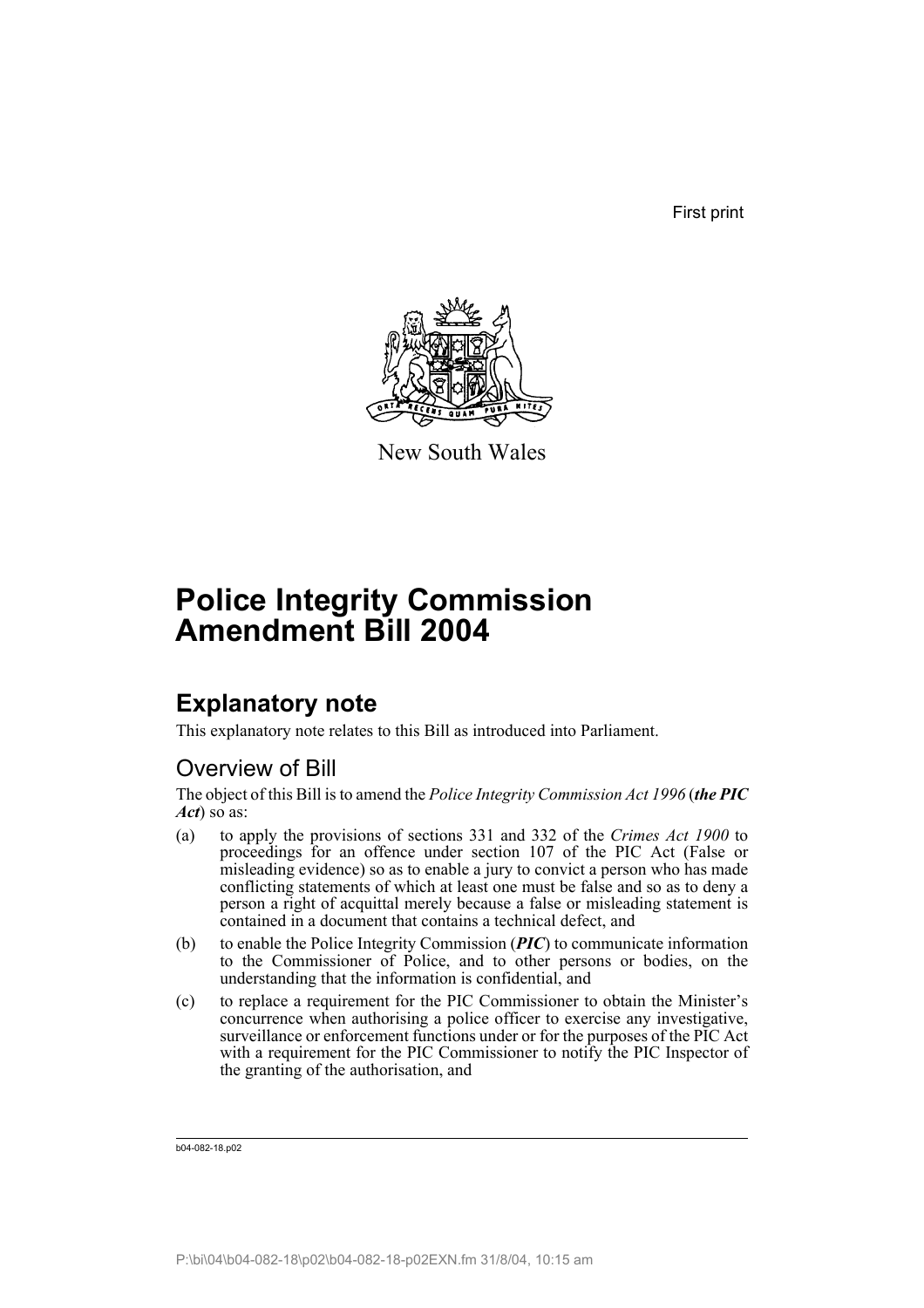Explanatory note

- (d) to enable PIC to dispose of certain documents and things (being documents and things seized for the purposes of its investigations) in accordance with the directions of a Local Court, and
- (e) to provide for the service of documents by fax and by e-mail, and
- (f) to confirm the independent and accountable nature of PIC, and
- (g) to provide for a further review of the PIC Act at the end of 5 years from the date of assent to the proposed Act.

The Bill also amends the *Police Act 1990* so as to require the Commissioner of Police to consult with PIC or the Ombudsman, as the case requires, before taking management or disciplinary action against a police officer who is the subject of a complaint being dealt with by either of those bodies.

The Bill also makes consequential amendments to the *New South Wales Crime Commission Act 1985*.

## Outline of provisions

**Clause 1** sets out the name (also called the short title) of the proposed Act.

**Clause 2** provides for the commencement of the proposed Act on a day or days to be appointed by proclamation.

**Clause 3** is a formal provision that gives effect to the amendments to the *Police Integrity Commission Act 1996* set out in Schedule 1.

**Clause 4** is a formal provision that gives effect to the amendments to other Acts set out in Schedule 2.

### **Schedule 1 Amendment of Police Integrity Commission Act 1996**

#### **False or misleading evidence**

Section 107 of the PIC Act creates an offence of giving false or misleading evidence at a hearing before PIC. This section is analogous to section 330 of the *Crimes Act 1900* which deals with false or misleading evidence that does not amount to perjury. Section 331 of the *Crimes Act 1900* permits a jury to find a person guilty of an offence under section 330 with respect to the making of conflicting statements of which one (but the jury cannot determine which) must have been made by the person in the knowledge that it was false. Section 332 of the *Crimes Act 1900* denies a person the right to acquittal merely because a false or misleading statement is contained in an affidavit or other document in respect of which there is a technical defect. **Schedule 1 [5**] applies those sections to proceedings under section 107 of the PIC Act.

Explanatory note page 2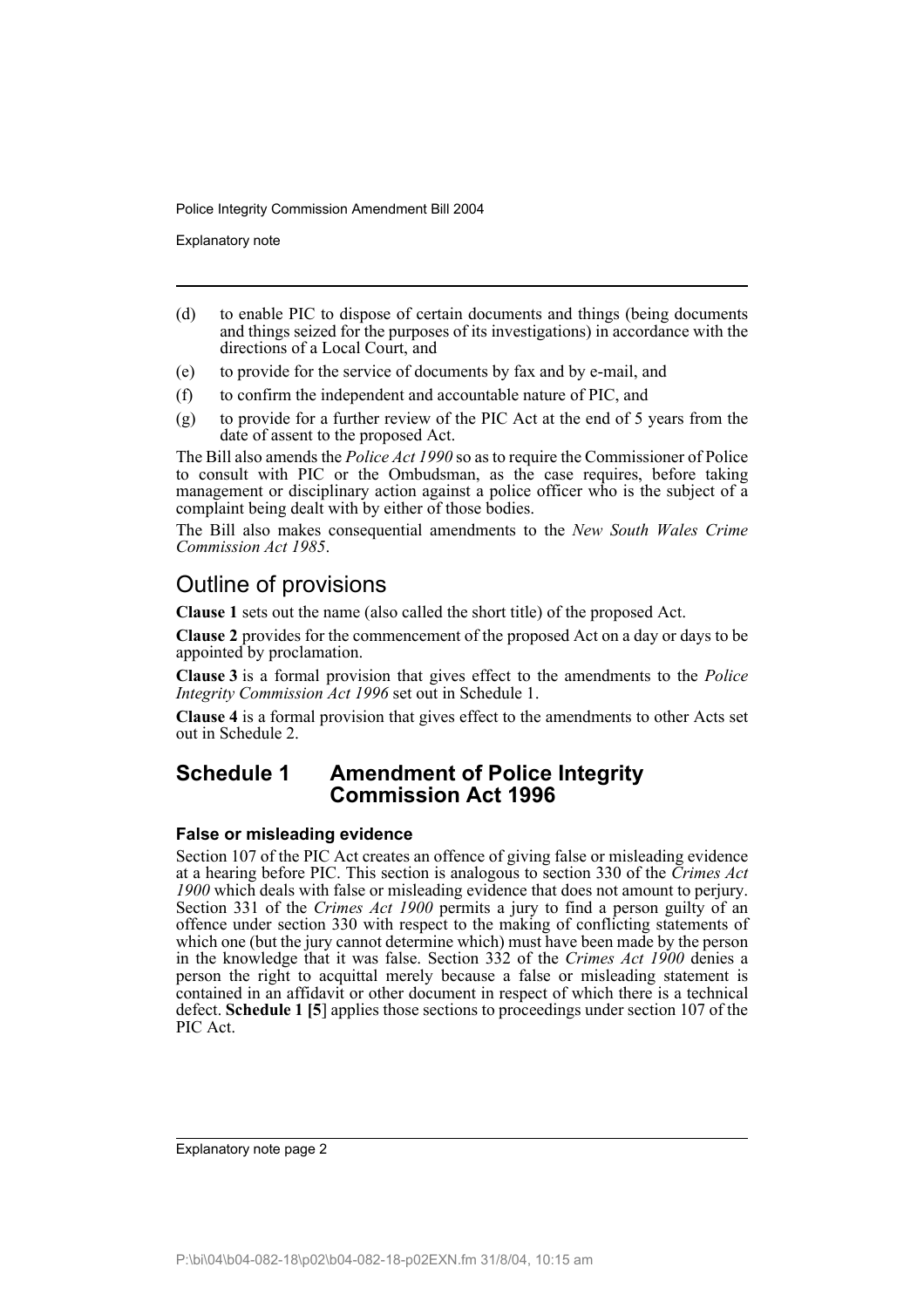Explanatory note

#### **Communication of information from PIC to Commissioner of Police and other bodies**

Sections 77 and 83 of the PIC Act provide that information communicated by PIC in the context of a referral of matters from it to the Commissioner of Police or some other person or body is automatically subject to the secrecy provisions of section 56 of that Act. Section 18 of the PIC Act, which also deals with the communication of information by PIC to other bodies, invokes the secrecy provisions only if information is communicated on the understanding that it is confidential. **Schedule 1 [3] and [4]** impose a similar qualification on the communication of information under sections 77 and 83.

#### **Protocols for exercise by police of investigative, surveillance or enforcement functions under PIC Act**

Section 142 of the PIC Act prohibits a police officer from exercising investigative, surveillance or enforcement functions under or for the purposes of the Act unless he or she is authorised to do so by the PIC Commissioner, and requires the PIC Commissioner to obtain the Minister's concurrence to any such authorisation. **Schedule 1 [7] and [8]** amend section 142 to replace the requirement for the PIC Commissioner to obtain the Minister's concurrence with a requirement for the PIC Commissioner to notify the PIC Inspector of the granting of the authorisation.

#### **Disposal of evidence**

Section 47 of the PIC Act provides for the seizure of documents and things for the purpose of PIC investigations, and for their return when they are no longer needed. **Schedule 1 [2]** amends section 47 so as to allow PIC to seek directions from a Local Court as to the disposal of such documents and things in circumstances where nobody is entitled to, or wants to have, possession of them.

#### **Service by fax and e-mail**

Section 139 of the PIC Act allows documents to be served on a person personally, or by delivery or post to the person's business or residential address. **Schedule 1 [6]** amends section 139 so as to permit service by fax or e-mail to any person who indicates that fax or e-mail is an available means of communication for that person, and so as to provide that service of a faxed copy of a document has the same effect as service of the document that was faxed.

#### **Confirmation of independent and accountable nature of PIC**

Section 3 (a) of the PIC Act provides that a principal object of the Act is to establish a body whose principal function is to detect, investigate and prevent police corruption and other serious police misconduct. **Schedule 1 [1]** amends section 3 (a) so as to make it clear that the body is intended to be both independent and accountable.

Explanatory note page 3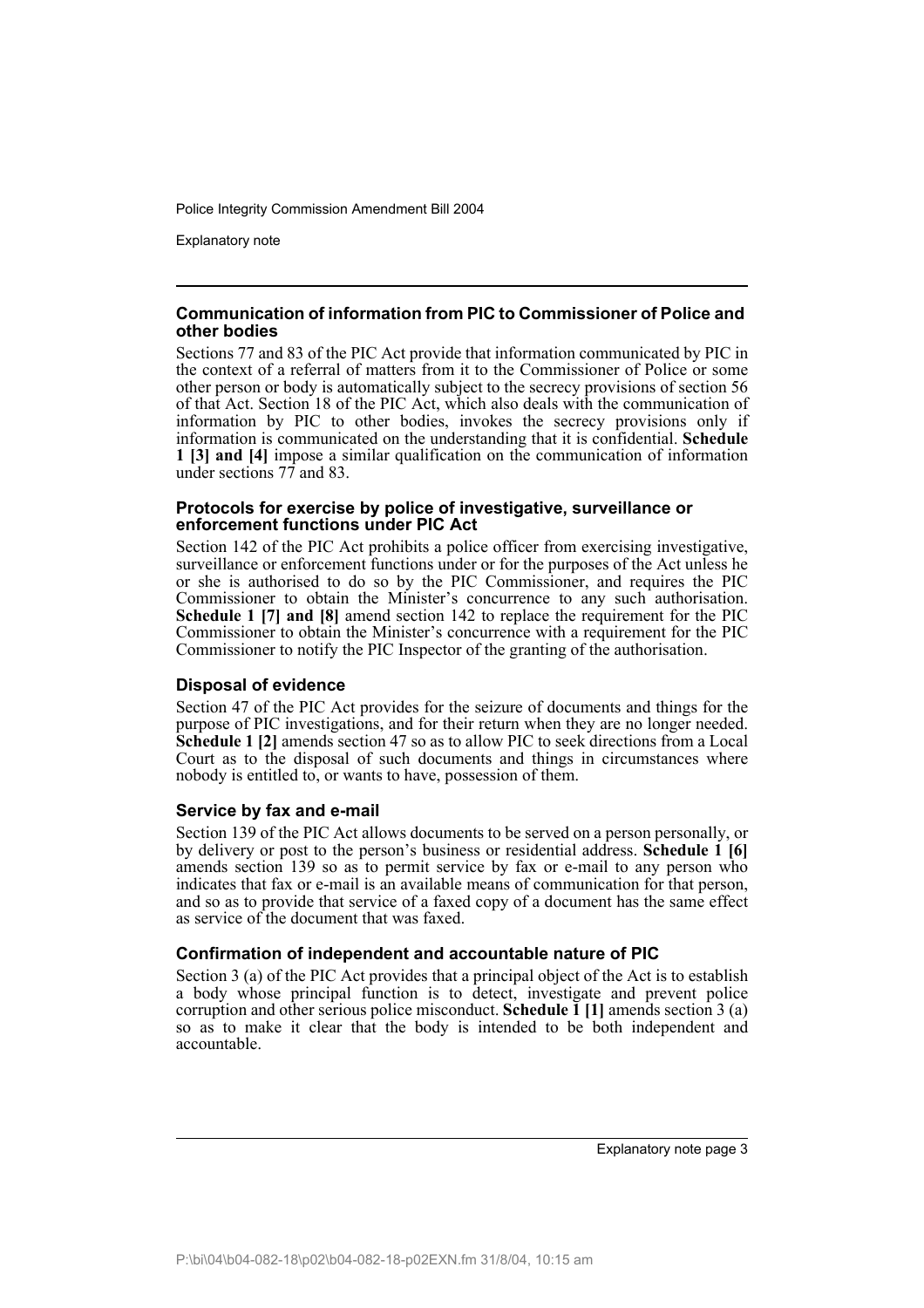Explanatory note

#### **Further review of PIC Act**

Section 146 of the PIC Act provides for the review of the Act at the end of 5 years from its date of assent. **Schedule 1 [9]** amends section 146 so as to require a further review of the Act at the end of 5 years from the date of assent to the proposed Act. **Schedule 1 [10]** makes a consequential amendment to section 146 (3).

## **Schedule 2 Amendment of other Acts**

#### **New South Wales Crime Commission Act 1985**

**Schedule 2.1** makes similar amendments to sections 12 and 20 of the *New South Wales Crime Commission Act 1985* as are made by Schedule 1 to sections 47 and 107 of the PIC Act in relation to the disposal of evidence no longer needed and proceedings for offences of giving false or misleading evidence.

#### **Police Act 1990**

**Schedule 2.2 [1]** amends section 173 so as to require the Commissioner of Police to consult with PIC or the Ombudsman, as the case requires, before taking management or disciplinary action against a police officer who is the subject of a complaint being dealt with by either of those bodies. Failure to comply with this requirement will not affect the validity of any such action.

**Schedule 2.2 [2]** corrects a typographical mistake in section 207A.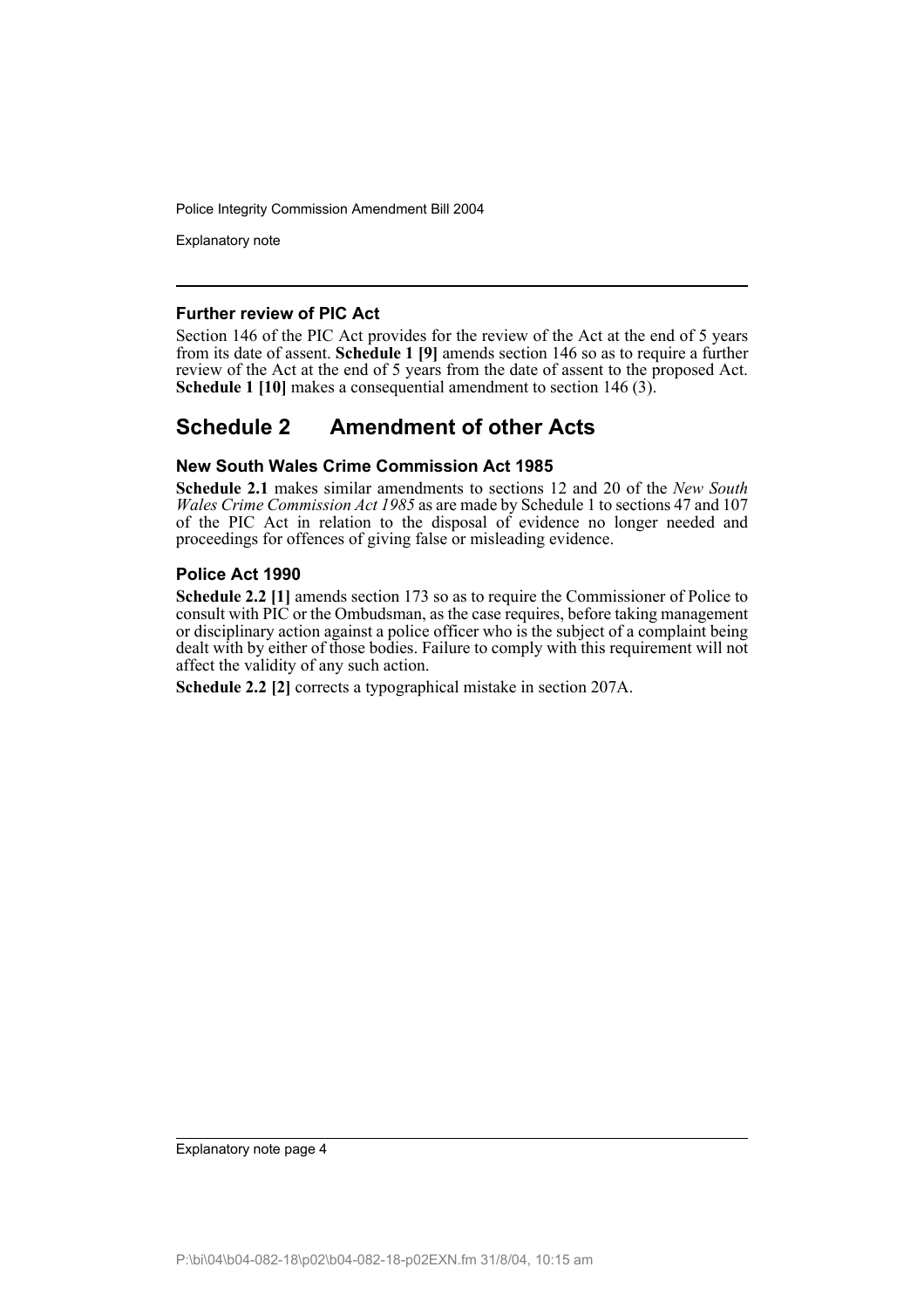First print



New South Wales

# **Police Integrity Commission Amendment Bill 2004**

## **Contents**

|            |                                                         | Page |
|------------|---------------------------------------------------------|------|
|            | Name of Act                                             |      |
|            | Commencement                                            |      |
|            | Amendment of Police Integrity Commission Act 1996 No 28 |      |
| 4          | Amendment of other Acts                                 |      |
| Schedule 1 | Amendment of Police Integrity Commission Act 1996       |      |
|            | Schedule 2 Amendment of other Acts                      | 5    |

b04-082-18.p02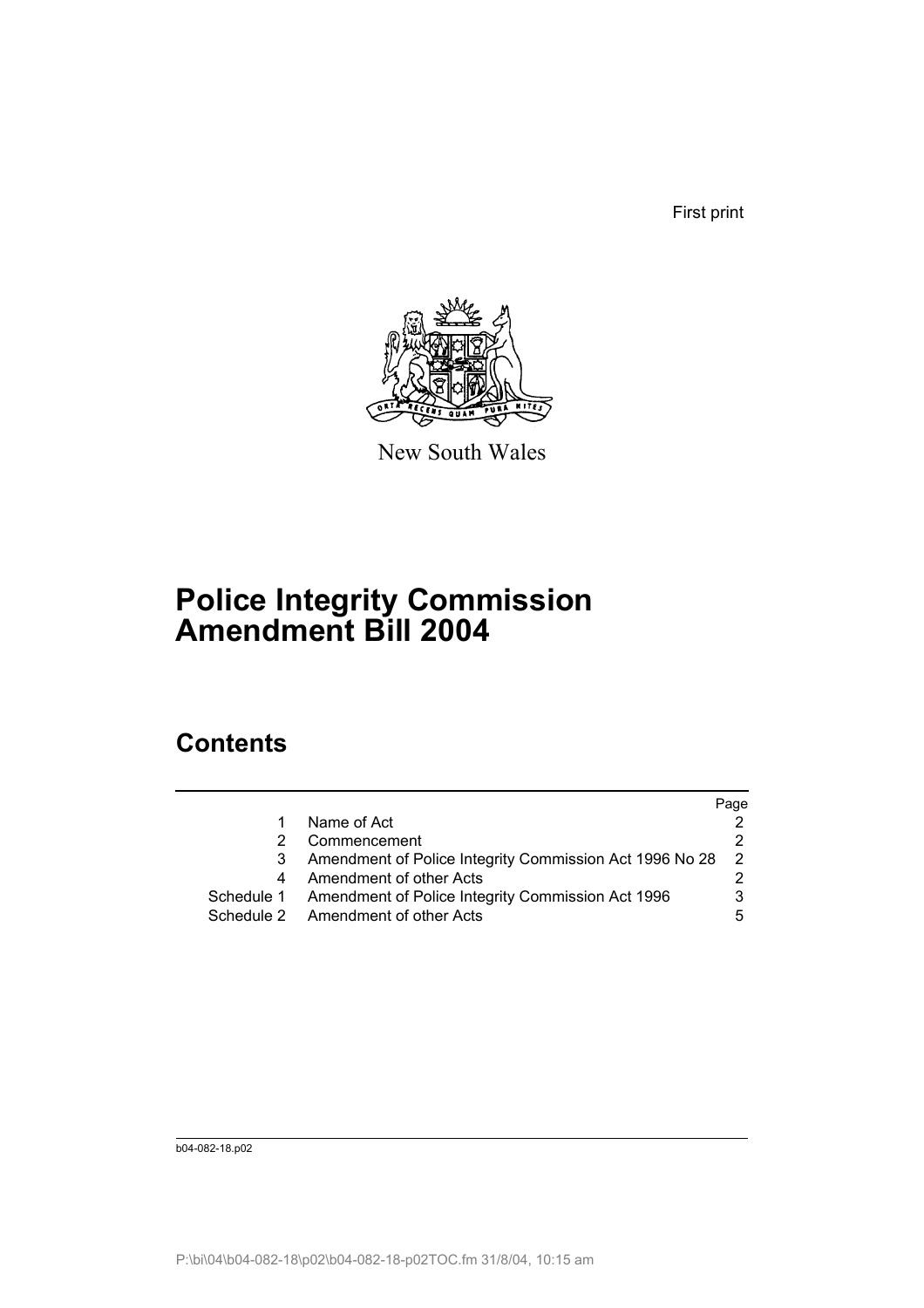**Contents** 

Page

Contents page 2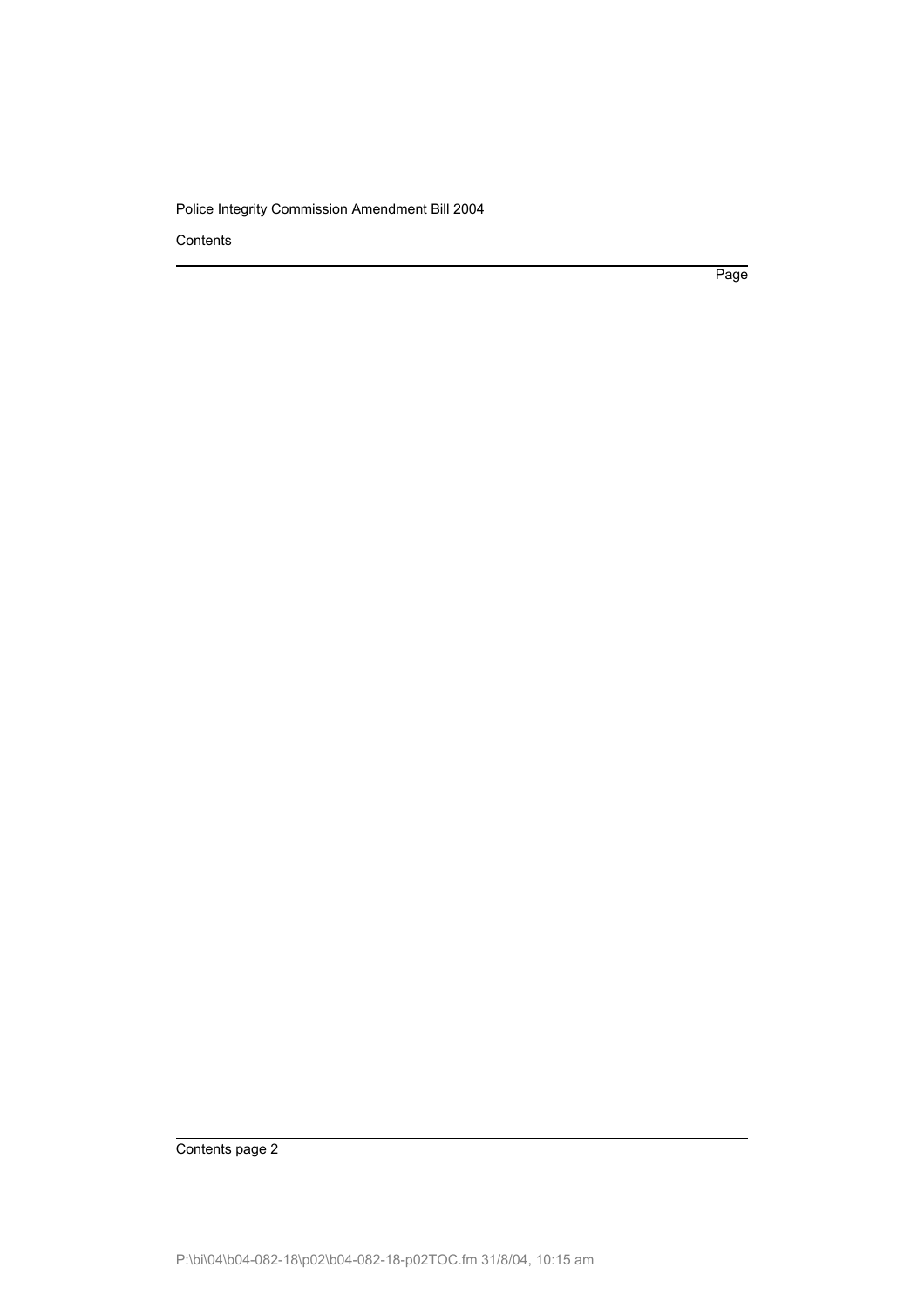

New South Wales

# **Police Integrity Commission Amendment Bill 2004**

No , 2004

### **A Bill for**

An Act to amend the *Police Integrity Commission Act 1996* and certain other Acts with respect to the giving of false or misleading evidence, the communication of information, the exercise by police of investigative and other functions and the service of documents; and with respect to other matters.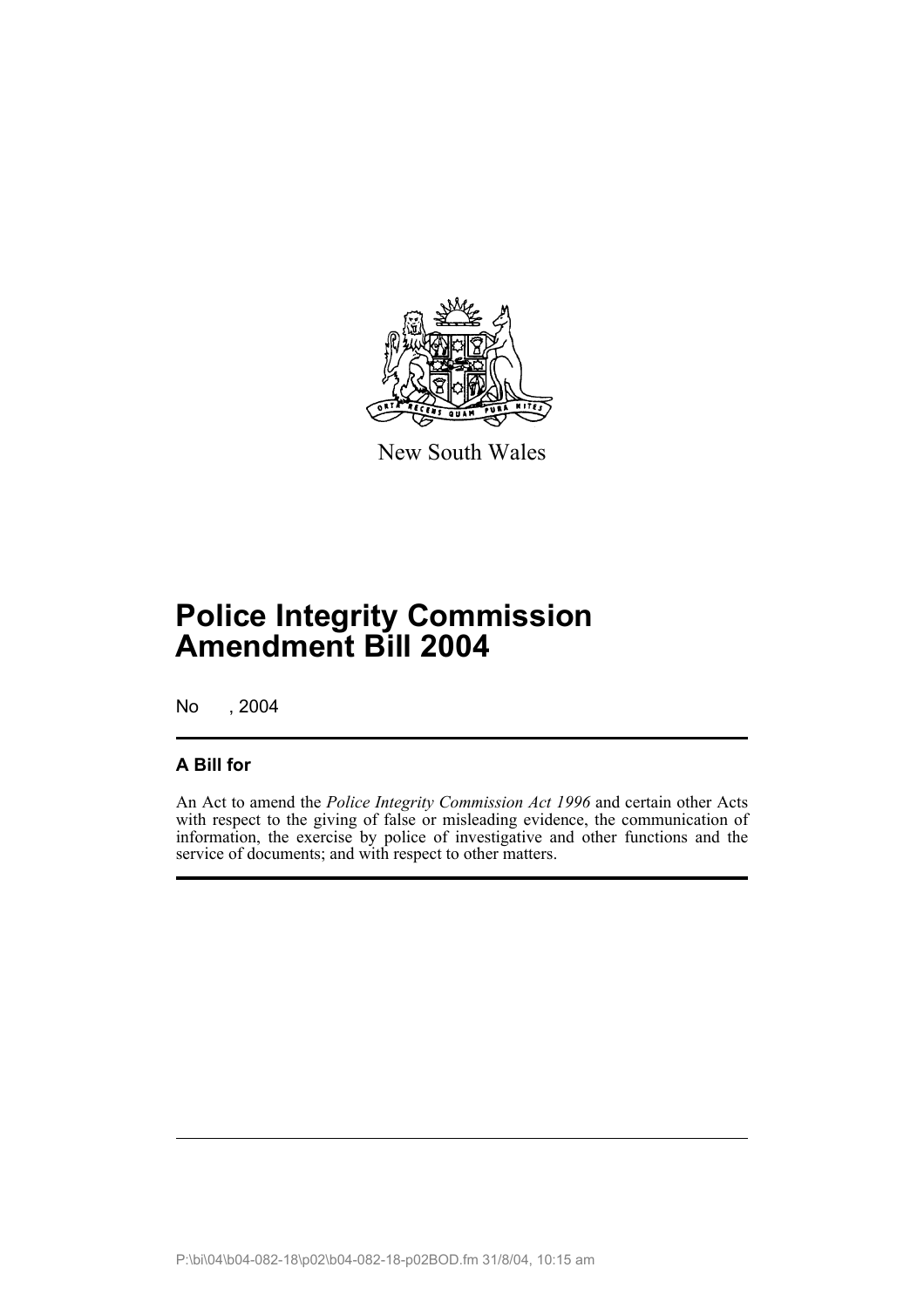|              | The Legislature of New South Wales enacts:                                       |                     |
|--------------|----------------------------------------------------------------------------------|---------------------|
| 1            | Name of Act                                                                      | $\overline{2}$      |
|              | This Act is the Police Integrity Commission Amendment Act 2004.                  | 3                   |
| $\mathbf{2}$ | <b>Commencement</b>                                                              | $\overline{4}$      |
|              | This Act commences on a day or days to be appointed by proclamation.             | 5                   |
| 3            | Amendment of Police Integrity Commission Act 1996 No 28                          | 6                   |
|              | The Police Integrity Commission Act 1996 is amended as set out in<br>Schedule 1. | $\overline{7}$<br>8 |
| 4            | <b>Amendment of other Acts</b>                                                   | 9                   |
|              | Each Act referred to in Schedule 2 is amended as set out in that<br>Schedule.    | 10<br>11            |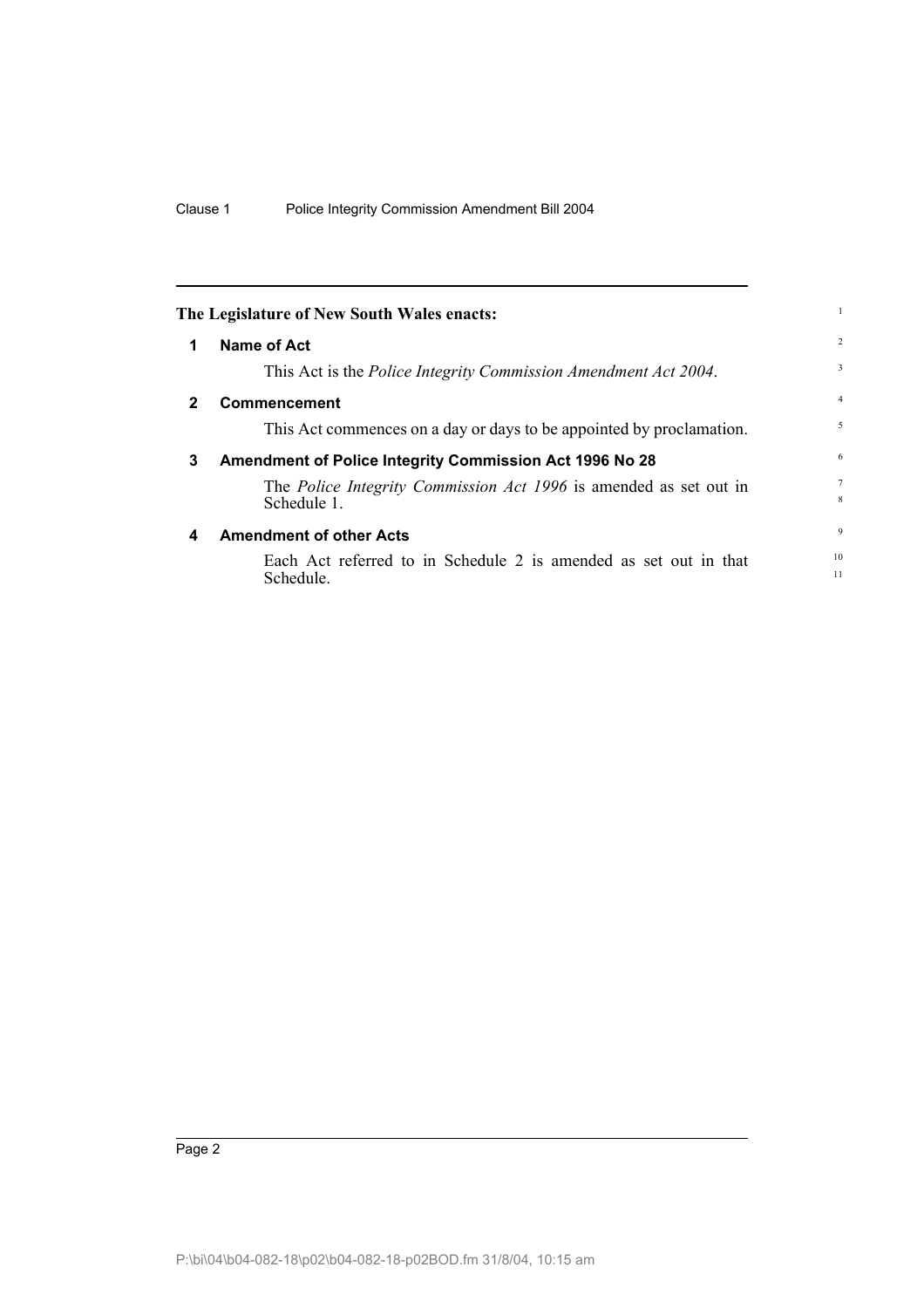Amendment of Police Integrity Commission Act 1996 Schedule 1

## **Schedule 1 Amendment of Police Integrity Commission Act 1996**

(Section 3)

1 2

|       |     | $\overline{O}$ crining                                                                                                                 |          |
|-------|-----|----------------------------------------------------------------------------------------------------------------------------------------|----------|
| [1]   |     | <b>Section 3 Principal objects of Act</b>                                                                                              | 4        |
|       |     | Omit "a body" from section 3 (a).                                                                                                      | 5        |
|       |     | Insert instead "an independent, accountable body".                                                                                     | 6        |
| $[2]$ |     | Section 47 Seizure of other documents and things                                                                                       | 7        |
|       |     | Insert after section 47 $(2)$ :                                                                                                        | 8        |
|       | (3) | Other disposal                                                                                                                         | 9        |
|       |     | If it appears to the Commission:                                                                                                       | 10       |
|       |     | that there is no person who is entitled to possession of any<br>(a)<br>document or thing referred to in subsection $(2)$ , or          | 11<br>12 |
|       |     | that there is such a person, but the person does not wish to<br>(b)<br>have possession of any such document or thing,                  | 13<br>14 |
|       |     | the Commission may apply to a Local Court for directions as to<br>its disposal and dispose of it in accordance with the directions     | 15<br>16 |
|       |     | given by the Local Court in response to the application.                                                                               | 17       |
| $[3]$ |     | <b>Section 77 Referral of matter</b>                                                                                                   | 18       |
|       |     | Insert "on the understanding that the information is confidential" after "under<br>this section" in section 77 $(5)$ .                 | 19<br>20 |
| [4]   |     | <b>Section 83 Referral of matter</b>                                                                                                   | 21       |
|       |     | Insert "on the understanding that the information is confidential" after "under<br>this section" in section 83 $(6)$ .                 | 22<br>23 |
| $[5]$ |     | Section 107 False or misleading evidence                                                                                               | 24       |
|       |     | Insert at the end of the section:                                                                                                      | 25       |
|       | (2) | Sections 331 and 332 of the Crimes Act 1900 apply to                                                                                   | 26       |
|       |     | proceedings for an offence under this section in the same way as<br>they apply to proceedings for an offence under section 330 of that | 27<br>28 |
|       |     | Act.                                                                                                                                   | 29       |
| [6]   |     | <b>Section 139 Service of documents</b>                                                                                                | 30       |
|       |     | Insert at the end of the section:                                                                                                      | 31       |
|       | (2) | In addition to the means of service provided for under subsection<br>(1), service of a document on a person (whether a natural person  | 32<br>33 |
|       |     |                                                                                                                                        |          |

Page 3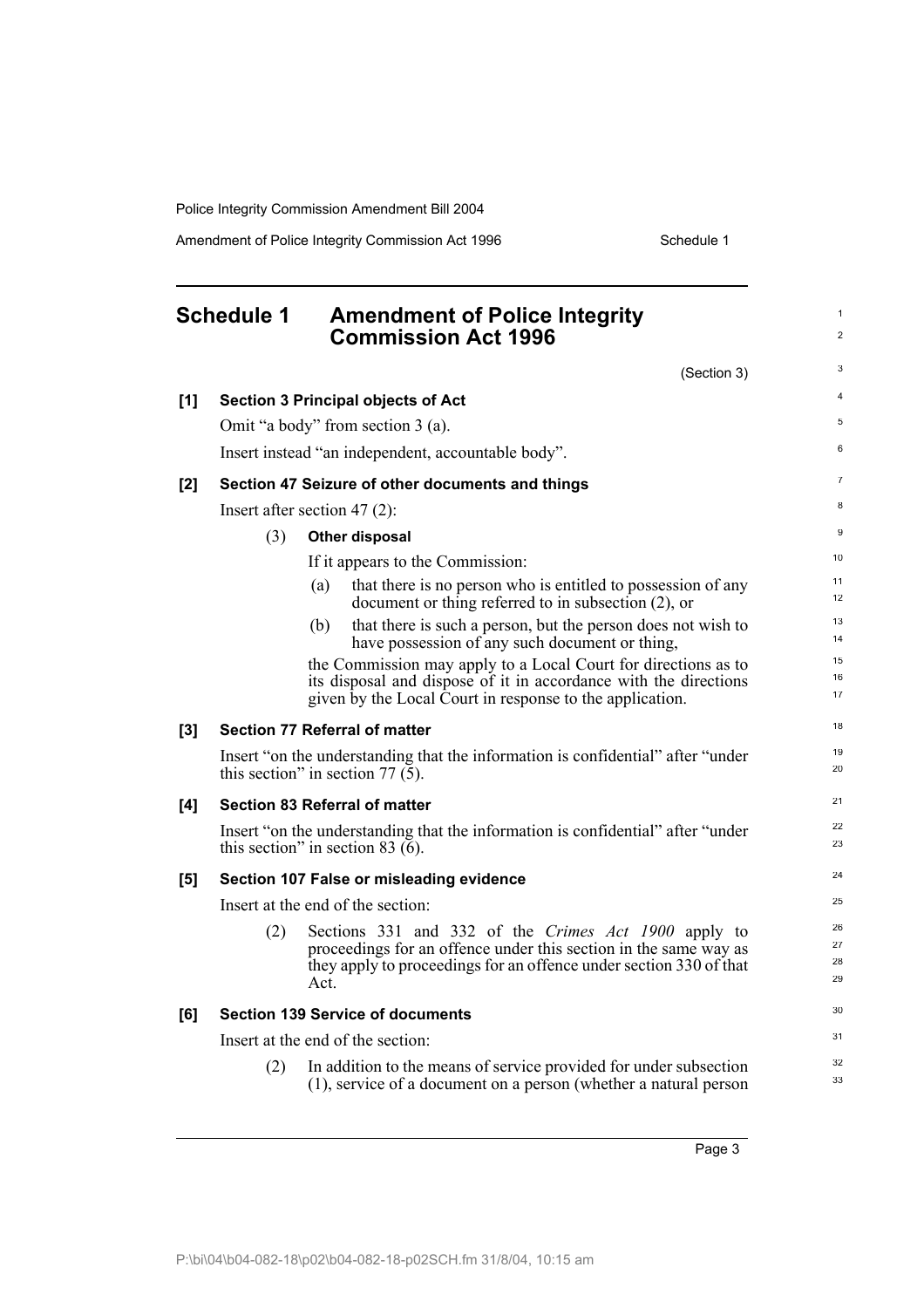or a body corporate) may be effected by facsimile transmission or other electronic means notified by the person as being an available means of communication.

(3) Service of a facsimile copy of a document in accordance with subsection (1) is taken to be service of the document for the purposes of that subsection.

#### **[7] Section 142 Exercise of functions by police**

Omit "Such an authorisation may not be given without concurrence of the Minister." from section 142 (1).

#### **[8] Section 142 (1A)**

Insert after section 142 (1):

(1A) As soon as practicable after giving such an authorisation, the Commissioner must notify the Inspector of that fact.

#### **[9] Section 146 Review of Act**

Insert after section 146 (2):

| A further such review is to be undertaken as soon as practicable         |  |
|--------------------------------------------------------------------------|--|
| after the period of 5 years from the date of assent to the <i>Police</i> |  |
|                                                                          |  |
|                                                                          |  |

#### **[10] Section 146 (3)**

Omit "the review". Insert instead "each such review".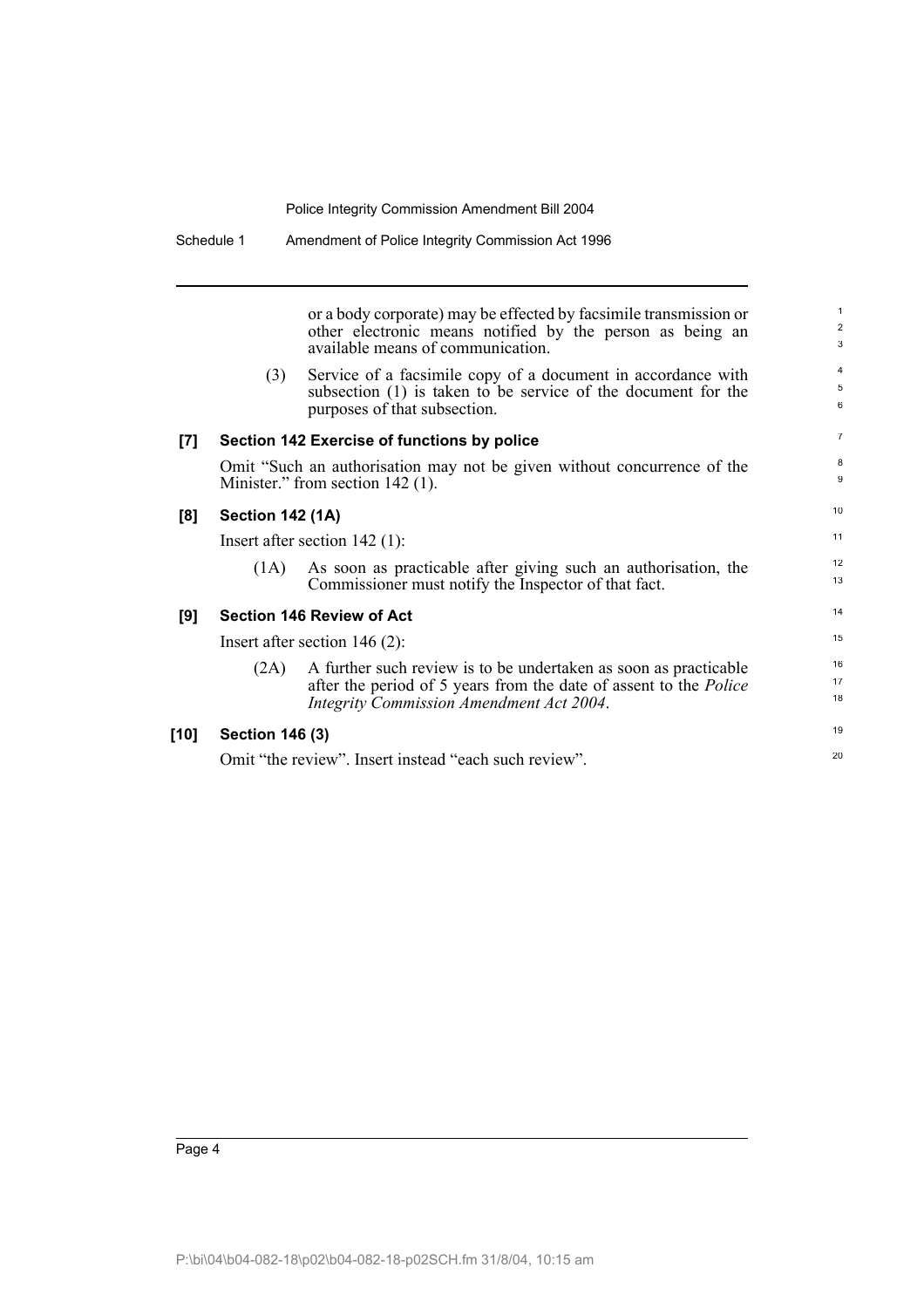Amendment of other Acts Schedule 2

|     | <b>Schedule 2</b> | <b>Amendment of other Acts</b>                                                                                                                                                                                                                                                                                                               | $\mathbf{1}$               |
|-----|-------------------|----------------------------------------------------------------------------------------------------------------------------------------------------------------------------------------------------------------------------------------------------------------------------------------------------------------------------------------------|----------------------------|
|     |                   | (Section 4)                                                                                                                                                                                                                                                                                                                                  | $\overline{2}$             |
| 2.1 |                   | New South Wales Crime Commission Act 1985 No 117                                                                                                                                                                                                                                                                                             | 3                          |
| [1] |                   | Section 12 Seizure pursuant to search warrant-special provisions                                                                                                                                                                                                                                                                             | $\overline{4}$             |
|     |                   | Insert after section $12(3)$ :                                                                                                                                                                                                                                                                                                               | 5                          |
|     | (3A)              | If it appears to the Commission:                                                                                                                                                                                                                                                                                                             | 6                          |
|     |                   | that there is no person who is entitled to possession of any<br>(a)<br>thing referred to in subsection $(2)$ , or                                                                                                                                                                                                                            | $\overline{7}$<br>8        |
|     |                   | that there is such a person, but the person does not wish to<br>(b)<br>have possession of any such thing,                                                                                                                                                                                                                                    | 9<br>10                    |
|     |                   | the Commission may apply to a Local Court for directions as to                                                                                                                                                                                                                                                                               | 11<br>12                   |
|     |                   | its disposal and dispose of it in accordance with the directions<br>given by the Local Court in response to the application.                                                                                                                                                                                                                 | 13                         |
| [2] |                   | Section 20 False or misleading evidence                                                                                                                                                                                                                                                                                                      | 14                         |
|     |                   | Insert after section 20 $(4)$ :                                                                                                                                                                                                                                                                                                              | 15                         |
|     | (5)               | Sections 331 and 332 of the Crimes Act 1900 apply to<br>proceedings for an offence under this section in the same way as<br>they apply to proceedings for an offence under section 330 of that<br>Act.                                                                                                                                       | 16<br>17<br>18<br>19       |
| 2.2 |                   | Police Act 1990 No 47                                                                                                                                                                                                                                                                                                                        | 20                         |
| [1] |                   | Section 173 Commissioner may take action with respect to police<br>officer's misconduct or unsatisfactory performance                                                                                                                                                                                                                        | 21<br>22                   |
|     |                   | Insert after section $173(4)$ :                                                                                                                                                                                                                                                                                                              | 23                         |
|     | (4A)              | Before making an order under subsection $(2)$ or $(3)$ with respect<br>to a police officer who is the subject of a complaint under Part 8A<br>that is being dealt with by the Police Integrity Commission or the<br>Ombudsman, the Commissioner must consult with the Police<br>Integrity Commission or the Ombudsman, as the case requires. | 24<br>25<br>26<br>27<br>28 |
|     | (4B)              | Failure to comply with subsection (4A) with respect to any order<br>under subsection $(2)$ or $(3)$ does not affect the validity of the<br>order.                                                                                                                                                                                            | 29<br>30<br>31             |

Page 5